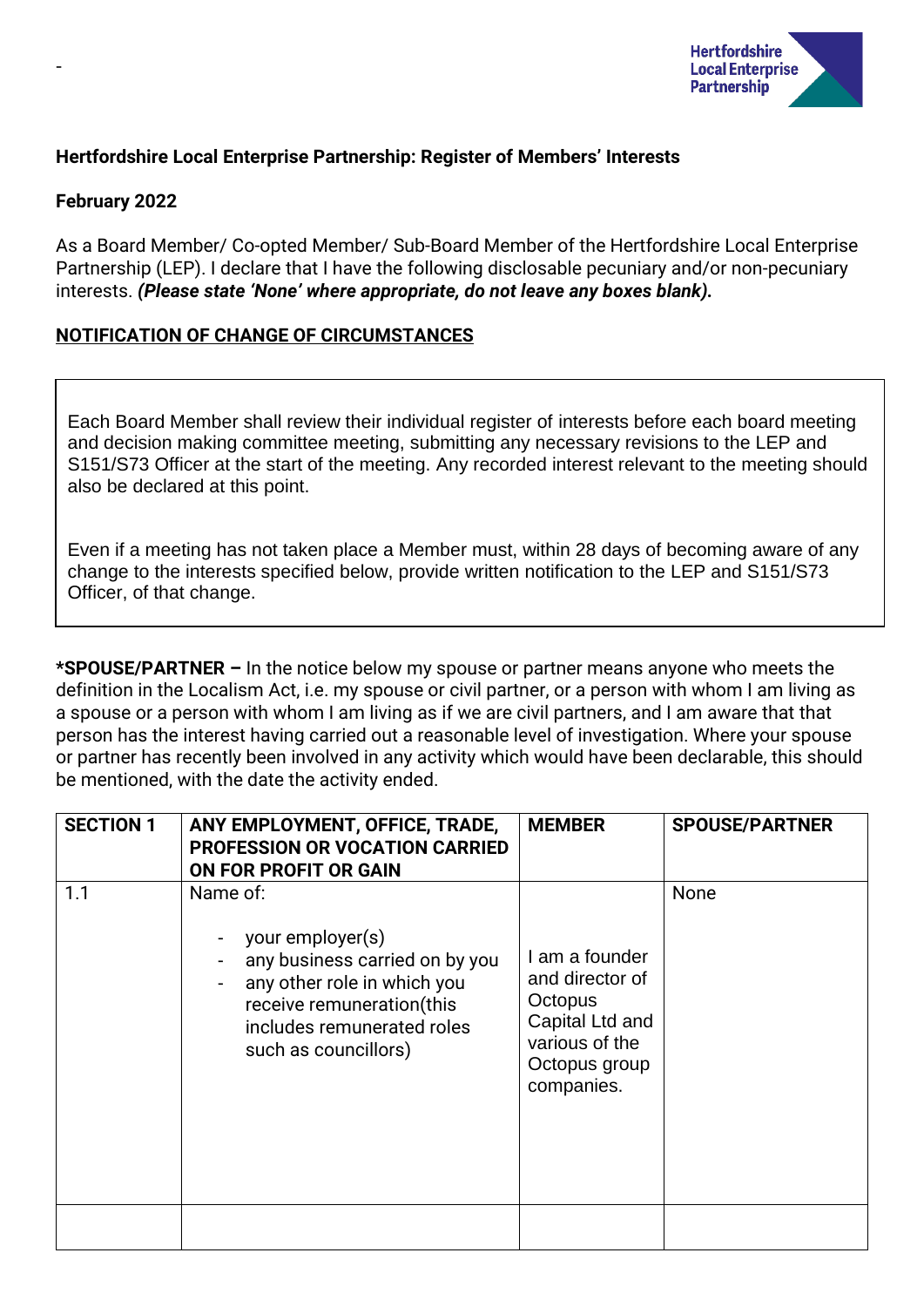

| 1.2<br>1.3       | Description of employment or<br>business activity<br>The name of any firm in which you are<br>a partner                                                                                                                                                                                                  | The principal<br>areas of<br>activity of the<br><b>Octopus Group</b><br>companies are<br>fund<br>management<br>and energy<br>supply.<br>None | None                                                                                                  |
|------------------|----------------------------------------------------------------------------------------------------------------------------------------------------------------------------------------------------------------------------------------------------------------------------------------------------------|----------------------------------------------------------------------------------------------------------------------------------------------|-------------------------------------------------------------------------------------------------------|
| 1.4              | The name of any company for which<br>you are a remunerated director                                                                                                                                                                                                                                      | Octopus<br><b>Capital Limited</b>                                                                                                            | None                                                                                                  |
| <b>SECTION 2</b> | <b>SPONSORSHIP</b>                                                                                                                                                                                                                                                                                       | <b>MYSELF</b>                                                                                                                                | <b>SPOUSE/PARTNER</b>                                                                                 |
| 2.1              | Any financial benefit obtained (other<br>than from the LEP) which is paid as a<br>result of carrying out duties as a<br>Member.<br>This includes any payment or financial<br>benefit from a Trade Union within the<br>meaning of the Trade Union and<br>Labour Relations (Consolidation) Act<br>1992 (a) | None                                                                                                                                         | None                                                                                                  |
| <b>SECTION 3</b> | <b>CONTRACTS</b>                                                                                                                                                                                                                                                                                         | <b>MYSELF</b>                                                                                                                                | <b>SPOUSE/PARTNER</b>                                                                                 |
| 3.1              | Any contract for goods, works or<br>services with the LEP which has not<br>been fully discharged by any<br>organisation named at 1.1                                                                                                                                                                     | None                                                                                                                                         | None                                                                                                  |
| 3.2              | Any contract for goods, works or<br>services entered into by any<br>organisation named at 1.1 where<br>either party is likely to have a<br>commercial interest in the outcome of<br>the business being decided by the LEP<br>in the forthcoming meeting.                                                 | None                                                                                                                                         | None                                                                                                  |
| <b>SECTION 4</b> | <b>LAND OR PROPERTY</b>                                                                                                                                                                                                                                                                                  | <b>MYSELF</b>                                                                                                                                | <b>SPOUSE/PARTNER</b>                                                                                 |
| 4.1              | Any interest you or any organisation<br>listed at 1.1 may have in land or<br>property which is likely to be affected<br>by a decision made by the LEP.                                                                                                                                                   | Residence in<br>Hertfordshire<br>(located in<br>AL4) and a<br>residential<br>property in AL5                                                 | Residence in<br>Hertfordshire (located<br>in AL4) and a<br>residential property in<br>AL <sub>5</sub> |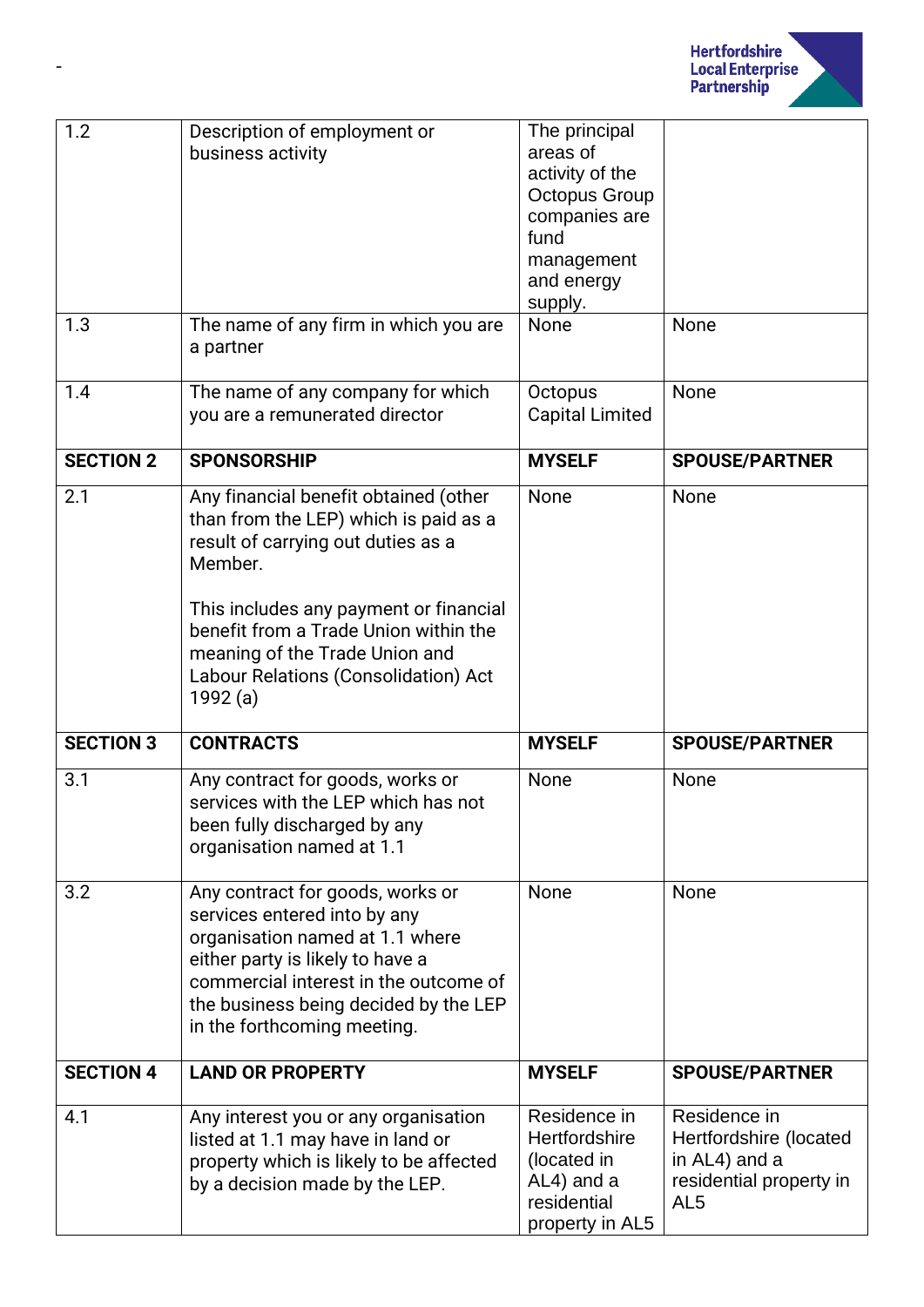

|                  | Any interest in any land in the<br>LEP areas, including your<br>place(s) of residency                                                                                                                                                                                                                                                                                                                                                                                                                                                                                                                   |               |                       |
|------------------|---------------------------------------------------------------------------------------------------------------------------------------------------------------------------------------------------------------------------------------------------------------------------------------------------------------------------------------------------------------------------------------------------------------------------------------------------------------------------------------------------------------------------------------------------------------------------------------------------------|---------------|-----------------------|
|                  | Any tenancy where the landlord<br>is the LEP and the tenant is a<br>body in which relevant person<br>has a beneficial interest<br>Any licence for a month or<br>longer to occupy land owned by<br>the LEP<br>For property interests, please state the<br>first part of the postcode and the Local<br>Authority where the property resides. If<br>you own/lease more than one property<br>in a single postcode area, please state<br>this.                                                                                                                                                               |               |                       |
| <b>SECTION 5</b> | <b>SECURITIES</b>                                                                                                                                                                                                                                                                                                                                                                                                                                                                                                                                                                                       | <b>MYSELF</b> | <b>SPOUSE/PARTNER</b> |
| 5.1              | Any interest in securities of an<br>organisation under 1.1 where:-<br>(a) that body (to my knowledge)<br>has a place of business or land<br>in the area of the LEP; and<br>(b) either-<br>the total nominal value of<br>(i)<br>the securities exceeds<br>£25,000 or one<br>hundredth of the total<br>issued share capital of<br>that body or;<br>if the share capital of<br>(ii)<br>that body is of more than<br>one class, the total<br>nominal value of the<br>shares of any one class<br>in which has an<br>interest exceeds one<br>hundredth of the total<br>issued share capital of<br>that class. | None          | None                  |
| <b>SECTION 6</b> | <b>GIFTS AND HOSPITALITY</b>                                                                                                                                                                                                                                                                                                                                                                                                                                                                                                                                                                            | <b>MYSELF</b> | <b>SPOUSE/PARTNER</b> |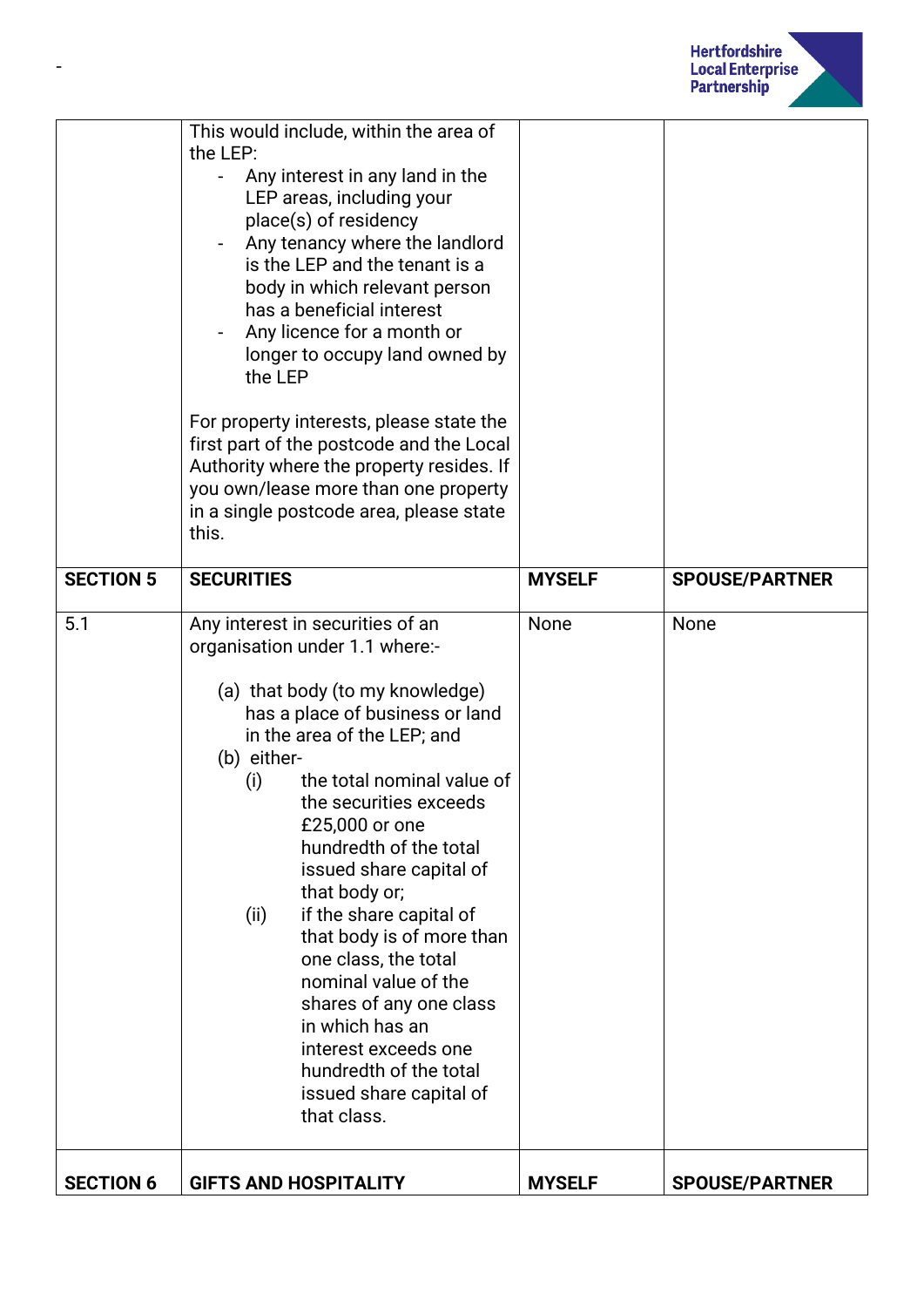

| 6.1 | Any gifts and/or hospitality received<br>as a result of membership of the LEP<br>(above the value of £50) | None | <b>None</b> |
|-----|-----------------------------------------------------------------------------------------------------------|------|-------------|
|     |                                                                                                           |      |             |

## **OTHER INTERESTS**

#### **Membership of Organisations**

I am a member of, or I am in a position of general control, a trustee of, or participate in the management of:

1. Any body to which I have been appointed or nominated by the LEP:

None

-

2. Any body exercising functions of a public nature - eg school governing body or another LEP:

None

3. Any body directed to charitable purposes:

None

4. Any body, one of whose principal purposes includes the influence of public opinion or policy (including any political party or trade union):

I am an adviser to The Entrepreneurs' Network.